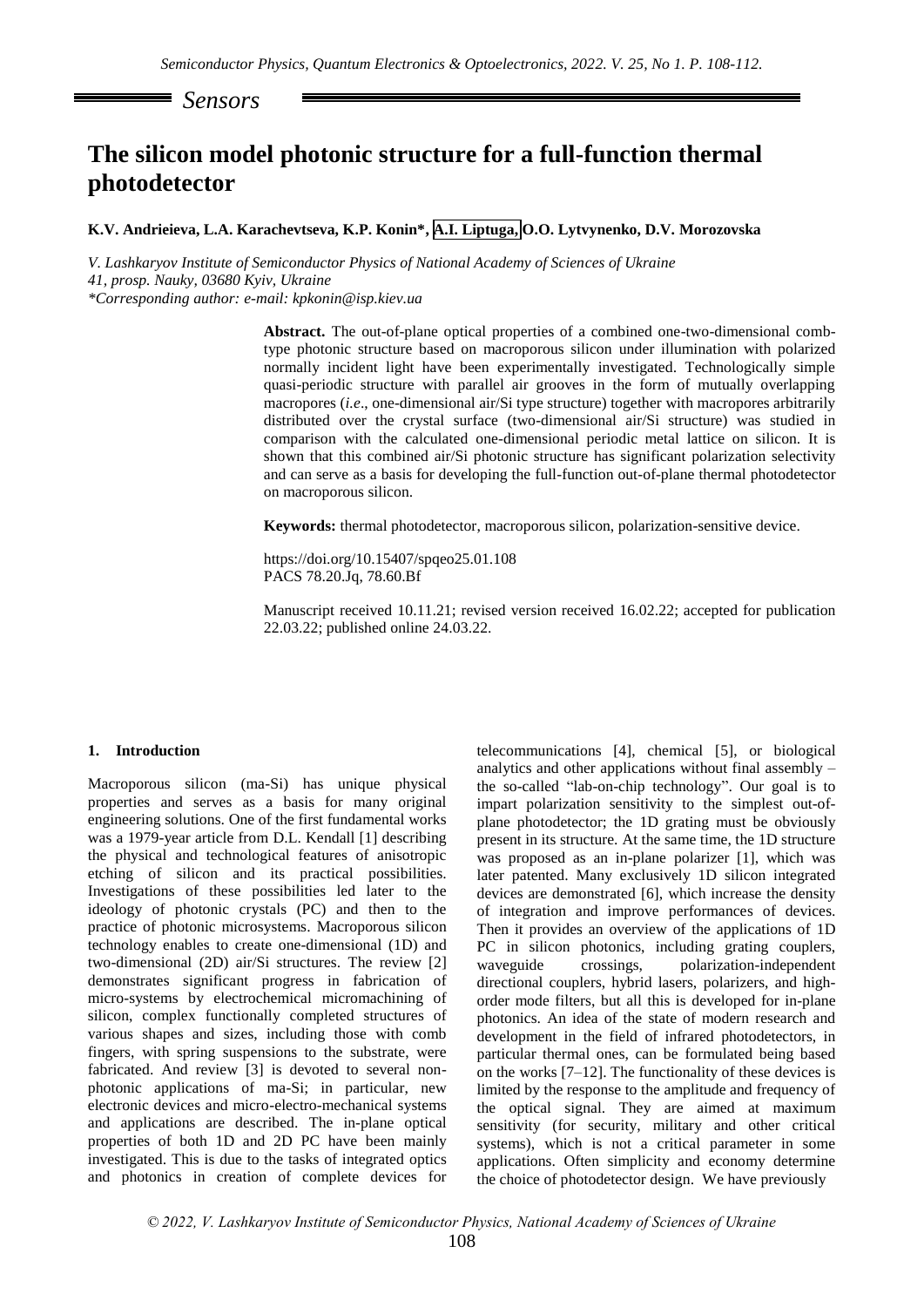

**Fig. 1.** The scheme of combined structure on 1D lattice with some period, *d*, for the full-function thermal photodetector.

developed and patented a thermal ma-Si-based photodetector (bolometer) [13]. In this work, we offered a similar structure with a modified topology of such photodetector and check the possibility of creating a fullfunction thermal photodetector. Photonic structures based on ma-Si are technologically simple and compatible with modern integrated circuits. To extend the functionality of the out-of-plane photodetector [13], its structure should be supplemented with a 1D air/Si lattice. Traditionally, it would be necessary to lithographically make a 1D lattice blank on the source crystal, *i.e*., shallow linear seeds. After subsequent photo-electro-chemical etching, the photonic structure would have the view of a combined 1D-2D structure shown in Fig. 1. This combined 1D-2D photonic structure has to be fabricated and tested. Being based on works [14, 15], it can be assumed that the optical properties of quasi-periodic and periodic structures do not differ significantly. At the same time, quasi-periodic structure – quasi-photonic crystal (QPC) – in the form of parallel air grooves is the technologically simplest structure. We were fabricated and tested such a combined simple 1D-2D structure.

## **2. Experimental**

**Sample preparation.** The initial material was the *n*-type Si (100),  $n_e = 10^{15}$  in the form of crystals 17×17 mm with the thickness 500 μm. 1D pattern in the form of quasiperiodically located scratches was created on the crystal by scribing. Thus, were created the linear defects of the crystal structure which initiate the etching of strongly overlapping macropores along them during subsequent photo-electro-chemical process (for details see [16]). The fabricated structure contains 1D QPC based on air grooves of densely packed overlapping macropores together with 2D subsystem of macropores arbitrarily distributed over the crystal. Thus, we fabricated 1D–2D combined QPC (Fig. 2). The depth of the macropores is proportional to the etching time; according to the chosen etching time, the depth of the macropores and, respectively, of the grooves was close to 40 μm. The average period was *daver* = 9.7 μm with a standard deviation of 0.4 μm.



**Fig. 2.** The prepared and tested structure – plan view, microphoto (optical microscope).

#### **3. Results and discussion**

The polarization selectivity of the experimental 1D–2D air/Si QPC with artificially blurred period was studied in comparison with the calculated 1D strongly periodic structure in the form of parallel metal strips on silicon – 1D me/Si PC. Fig. 3 shows the transmission spectra of the 1D–2D air/Si QPC within the 3…16 μm spectral range at two mutually orthogonal polarizations: along the grooves –  $E_l$ , and perpendicular to them –  $E_t$ . It can be seen that within the range of measurements the curves grow linearly at the wavelengths commensurate with the average value of the 1D lattice period. The dependences of the polarized light transmission on the relative wavelength λ**/***d* for the model 1D metal on Si (me/Si) PC with  $d = 10 \mu m$ , as the closest analog of our 1D-2D air/Si QPC, were calculated using the empirical formulas [17]. These formulas are rather cumbersome, and there is no need to present them. These formulas express the dependences for transmission of radiation polarized perpendicularly  $E_t$  and in parallel  $E_l$  to metal strips of the polarizer on the wavelength λ and on polarizer parameters – width of metal strips *a*, lattice period *d*, and substrate refractive index *n*. It is important to note the лfollowing things. According to these formulas, the calculation inaccuracy is about 1% at  $\lambda/d \approx 2$  and decreases sharply with increasing λ. Since we are interested to study the region  $\lambda/d >> 1$  (the subwavelength one), the accuracy is quite high. The corresponding curves are shown in Fig. 4 for  $1 \leq \lambda/d \leq 225$ . It can be seen that these curves become practically saturated already at  $\lambda/d \approx 15$ . The arrows on the right side of Fig. 4 indicate the measurement data for the investigated 1D–2D air/Si QPC at the wavelength  $\lambda =$ 2.14  $\mu$ m for the longitudinal,  $E_l$ , and transverse,  $E_t$ , light polarizations. The mutually opposite nature of the polarized light transmission for the metal lattice and the air one observed. We can say that the simplest ma-Sibased photonic structure showed surprisingly high polarization selectivity. The quality of QPC can be significantly improved by optimization of the QPC structure and Si doping level. As the density of macropores and their transverse size increase, light reflection decreases in accordance with the effective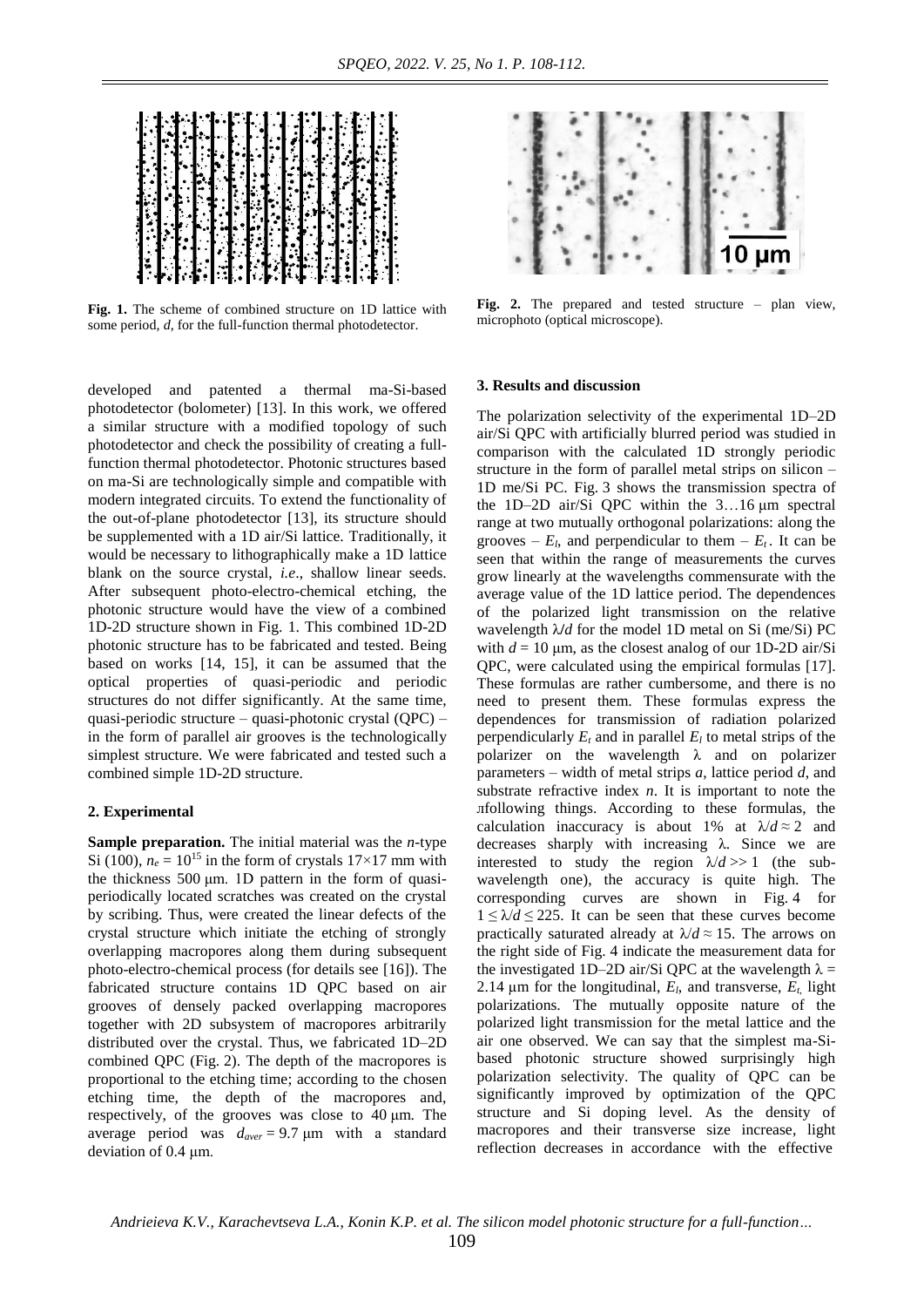

**Fig. 3.** The measured transmission spectra of QPC for the longitudinal polarization of the incident radiation, *El*, relatively to the grooves and for the transverse one, *Et*.



**Fig. 4.** The calculated data for 1D me/Si transmittance for the polarizations *E<sup>l</sup>* and *Et*; dots indicate the experimental data for the structure 1D–2D air/Si QPC.

medium theory, and absorption increases. At the same time, the polarization contrast – the ratio between the maximum and minimum light transmission at the corresponding orthogonal polarizations (transmission/non-transmission) – is improved. The technological simplicity and low cost of fabricating these non-ideal photonic ma-Si structures indicate their perspectivity and competitiveness. Thus, the prerequisites were obtained for the development of a fullfunction thermal photodetector based on the ma-Si structure.

### **4. Conclusion**

Even the simple unoptimized structure 1D–2D air/Sibased QPC have shown surprisingly high polarization selectivity. In the sub-wavelength range, the combined 1D–2D ma-Si photonic structure can be used as a fullyfunctional thermal type (wideband) photodetector after optimization. According to the calculated data shown above, the transmission curves saturate at the relative wavelengths  $\lambda/d > 15$  for both longitudinal and transverse polarizations of radiation. This enables to vary the period of the structure by following a specific task without distorting the spectrum of transmitted radiation. And the polarization properties remain the same in the subwavelength and deep sub-wavelength regions.

#### **Acknowledgement**

The authors are grateful to I.O. Lysiuk for the polarization microwave measurements.

## **References**

1. Kendall D.L. Vertical etching of silicon at very high aspect ratios. *Ann. Rev. Mater. Sci.* 1979. **9**. P. 373– 403.

[https://doi.org/10.1146/annurev.ms.09.080179.002105.](https://doi.org/10.1146/annurev.ms.09.080179.002105) 

- 2. Bassu M., Surdo S., Strambini L.M., Barillaro G. Electrochemical micromachining as an enabling technology for advanced silicon microstructuring. *Adv. Funct. Mater.* 2012. **22**. P. 1222–1228. [https://doi.org/10.1002/adfm.201102124.](https://doi.org/10.1002/adfm.201102124)
- 3. Bru D.V. and Martinez Á.R. [Macroporous](https://www.intechopen.com/chapters/54519) Silicon: Technology and [Applications,](https://www.intechopen.com/chapters/54519) Chap.7 in: *New Research on Silicon – Structure, Properties, Technology*, in Norderstedt: Books on Demand. 2017. P. 155–182. [https://doi.org/10.5772/67698.](https://doi.org/10.5772/67698)
- 4. Marchetti R., Lacava C., Carroll L., Gradkowski K., Minzioni P. Coupling strategies for silicon photonics integrated chips. *Photon. Res*. 2019. **7**, No 2. P. 201–239.

[https://doi.org/10.1364/PRJ.7.000201.](https://doi.org/10.1364/PRJ.7.000201)

- 5. Surdo S., Merlo S., Carpignano F., Strambini L.M., Trono C., Giannetti A., Baldini F., Barillaro G. Optofluidic microsystems with integrated vertical one-dimensional photonic crystals for chemical analysis. *Lab Chip*. 2012. **12**. P. 4403–4415. [http://dx.doi.org/10.1039/c2lc40613f.](http://dx.doi.org/10.1039/c2lc40613f)
- 6. Han L. 1D Photonic Crystals: Principles and Applications in Silicon Photonics, Chap. 8 in: *Theoretical Foundations and Application of Photonic Crystals*. 2018. P. 159–180. <http://dx.doi.org/10.5772/intechopen.71753.>
- 7. Sizov F.F. Infrared detectors: outlook and means. *SPQEO*. 2000. **3**, No. 1. P. 52–58. [https://doi.org/10.15407/spqeo3.01.052.](https://doi.org/10.15407/spqeo3.01.052)
- 8. Kinch M.A. *State-of-the-art Infrared Detector Technology*. SPIE Press, Washington, 2014.
- 9. Martyniuk P., Antoszewski J., Martyniuk M., Faraone L., Rogalski A. New concepts in infrared photodetector designs. *Appl. Phys. Rev*. 2014. **1**. P. 041102-1–041102-35. [https://doi:10.1063/1.4896193.](https://doi:10.1063/1.4896193)
- 10. Sizov F.F. Brief history of THz and IR technologies. *SPQEO*. 2019. **22**, No. 1. P. 67–79. [https://doi.org/10.15407/spqeo22.01.67.](https://doi.org/10.15407/spqeo22.01.67)
- 11. Niklaus F., Vieider C., Jakobsen H. MEMS-based uncooled infrared bolometer arrays. *Proc. SPIE*. 2008. **6836**. P. 68360D-1–15. [https://doi.org/10.1117/12.755128.](https://doi.org/10.1117/12.755128)
- 12. Wang P., Xia H., Li Q., Wang F., Zhang L., Li T., Martyniuk P., Rogalski A., Hu W. Sensing infrared photons at room temperature: From bulk materials to atomic layers. *Small.* 2019. **15**, No 46. P. 1904396(1–22)[. https://doi.org/10.1002/smll.201904396.](https://doi.org/10.1002/smll.201904396)
- 13. L.A. Karachevtseva, F.F. Sizov, Yu.V. Goltvyanskiy, K.P. Konin, O.Y. Stronska, K.A. Parshin, O.O. Litvinenko. Uncooled heat-receiving element for

*Andrieieva K.V., Karachevtseva L.A., Konin K.P. et al. The silicon model photonic structure for a full-function…*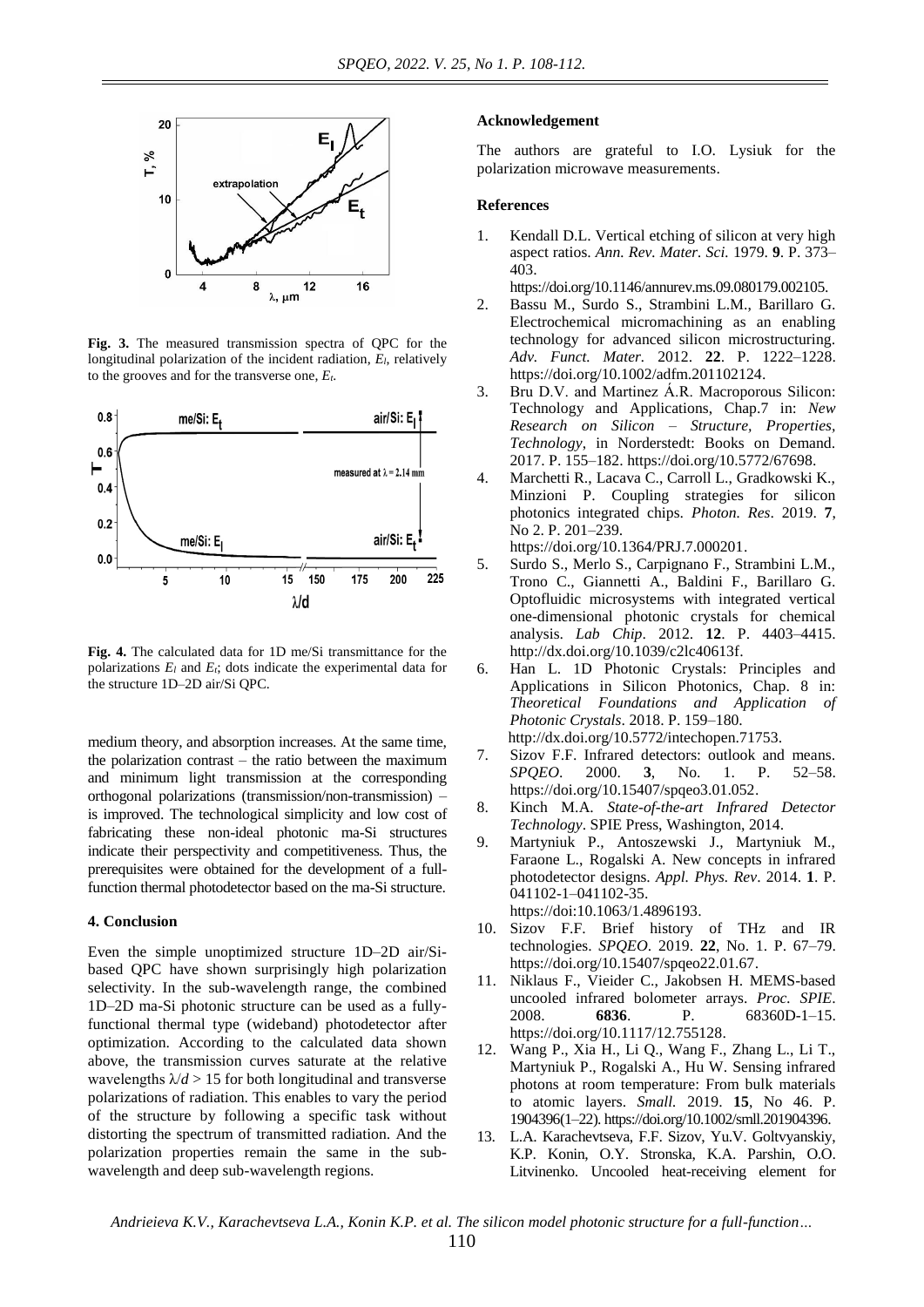bolometers. *Patent of Ukraine*, *No 80345*. IPC6 G01J 5/20, H01L 31/02. No а200511998, 14.12.2005. Publ. 10.09.2007. Bul. No 14.

14. Johnson E.G., Christodoulou C.G. Electromagnetic scattering from aperiodic strip gratings. *Journal of Electromagnetic Waves and Applications*. 1992. **6**, No 2. P. 219–234.

[https://doi.org/10.1163/156939392X01129.](https://doi.org/10.1163/156939392X01129)

- 15. Senechal M. Crystals, Periodic and Aperiodic, Chap. 64 in: *Handbook of Discrete and Computational Geometry*, ed. by J.E. Goodman, J. O'Rourke, and C.D. Tóth. CRC Press LLC, Boca Raton, FL, 2017. P. 1695–1708.
- 16. Konin K.P., Gudymenko O.Yo., Kladko V.P., Lytvynenko O.O., Morozovska D.V. Generation and auto-revealing of dislocations in Si during macropore etching. *J. Electron. Mater*. 2018. **47**. P. 5113–5117. [https://doi.org/10.1007/s11664-018-](https://doi.org/10.1007/s11664-018-6502-4) [6502-4.](https://doi.org/10.1007/s11664-018-6502-4)
- 17. Vaniurikhin A., Gerchanovska V. *Optoelectronic Polarization Devices*. Kiev, 2012. P. 50–52.
- 18. *Utility Model Patent of Ukraine No* 141753, CI (2020.01) F21V 29/00. V.M. Sorokin, D.V. Pekur, Yu.E. Nikolaenko, LED luminaire. u2019 10273, 09.10.2019. Publ. 27.04.2020. Bul. No 8.

## **Authors and CV**



**Andrieieva K.** is the researcher at the V.Ye. Lashkaryov Institute of Semiconductor Physics, NAS of Ukraine, since 1999. Her area of scientific interests includes optoelectronic properties of narrow gap semiconductors, IR detectors, physics and technology of modern materials and devices.



**Karachevtseva L.A.**, Doctor of Technical Sciences, Head of the Laboratory of Photonic Semiconductor Structures at the V.Ye. Lashkaryov Institute of Semiconductor Physics. She is the author of more than 250 scientific publications. The area of her scientific interests includes photonic semiconductor structures, photoelectro-chemistry, semiconductor physics, transport phenomena and charge recombination.



**Konin K.P.,** a researcher at the V.Ye. Lashkaryov Institute of Semiconductor Physics, NAS of Ukraine. His scientific interests: physics of semiconductors, physics and technology of modern materials and devices.



**Liptuga A.I.**, PhD in phys.-mat. Sciences, Head of the Laboratory of Semiconductor Sensors at the V.Ye. Lashkaryov Institute of Semiconductor Physics. His research interests: features of the optical characteristics of semiconductor structures in the UV and IR spectral ranges, development and manufacturing the modern devices for monitoring aerosol, greenhouse gases, ozone *etc*. in Earth atmosphere.



**Lytvynenko O.**, PhD in Technical iences, Senior Researcher at the Laboratory for Photonic Semiconductor Structures, V. Ye. Lashkaryov Institute of Semiconductor Physics. His area of scientific interests includes formation process and parameter investigations of macroporous silicon structures with nanocoatings.



**Morozovska D.V.** is the research engineer at the V. Lashkaryov Institute of Semiconductor Physics, NAS of Ukraine, since 1981. Her area of scientific interests includes optoelectronic properties of narrow gap semiconductors, hightemperature superconductors and new metamaterials.